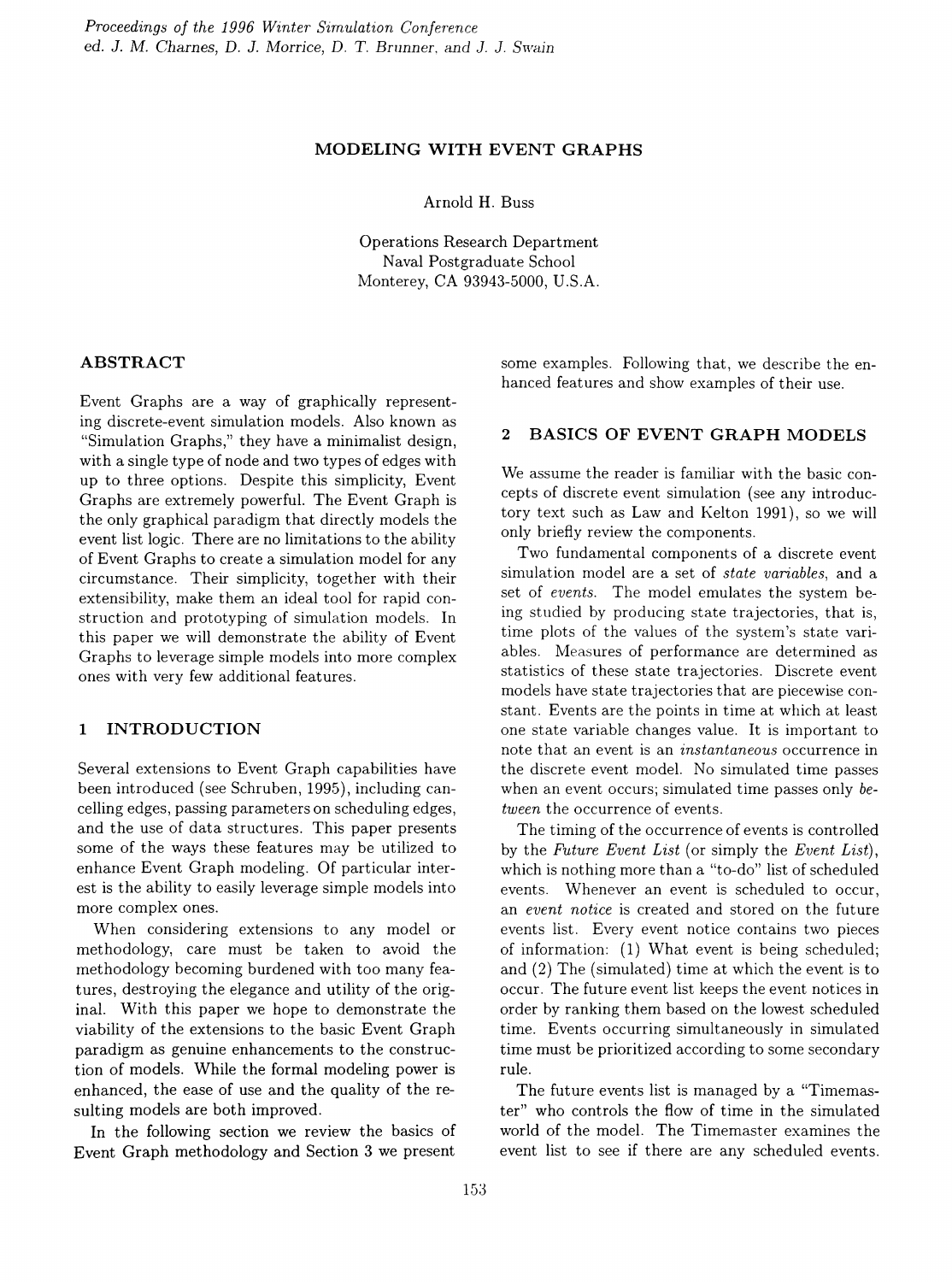*Buss*



Figure 1: Fundamental Event Graph Construct

An empty list means there is nothing to do, so the Timemaster terminates (i.e. the simulation run ends). If the event list is not empty, the Timemaster updates the simulated clock to the time of the first event notice and executes the associated event  $-$  that is, the state transitions associated with that event are invoked. Note that the terminating condition (empty event list) means the simulation must be initiated with at least one scheduled event for any event to actually occur. We will follow Schruben's (1995) convention of a single distinguished event (Run) that is always on the event list initially.

When an event occurs, all state changes are made. Next, all further events are scheduled, and finally the event notice is removed from the Event List. The events scheduled are specified by the occurring event itself and may be conditional on certain values of the current state. The order of execution for these three steps could be altered, but the resulting models would be different. Although it is possible to mix up the actions (e.g. First change some states, then schedule some events, then change some more states, etc.), the resulting model would be confusing and prone to errors. There is considerable benefit from adapting a convention such as the one above.

Event Graphs are a way of representing the Future Event List logic for a discrete-event model. An Event Graph consists of *nodes* and *edges.* Each node corresponds to an event, or state transition, and each edge corresponds to the scheduling of other events. Each edge can optionally have an associated Boolean condition and/or a time delay. Figure 1 shows the fundamental construct for Event Graphs and is interpreted as follows: the occurrence of Event A causes Event B to be scheduled after a time delay of *t,* providing condition (i) is true (after the state transitions for Event A have been made). By convention, the time delay *t* is indicated toward the tail of the scheduling edge and the edge condition is shown just above the wavy line through the middle of the edge. If there is no time delay, then *t* is omitted. Similarly, if Event B is *always* scheduled following the occurrence of Event B, then the edge condition is omitted, and the edge is called an *unconditional* edge.

Thus, the basic Event Graph paradigm contains only two elements (event node and scheduling edge)



Figure 2: Discrete Event Model for Multiple Server Queue

with two options on the edges (time delay and edge condition). The simplicity of the Event Graph paradigm is evident from the fact that we can represent *any* discrete event model using *only* these constructs (Schruben 1992, 1995; Schruben and Yiicesan 1993). A major advantage of the minimalist approach of Event Graphs is that the modeler can spend more time on model formulation and less on learning the constructs of the paradigm.

There is a price to the simplicity of Event Graphs, however. Since Event Graphs represent the event scheduling relationship, rather than the physical movement of, say, customers through a queueing system, Event Graphs require a higher degree of abstraction on the part of the user than other graphical systems. The author's experience using Event Graphs in an introductory simulation course indicates that this higher abstraction is easy to master and provides rich payoffs for understanding and creating discrete event simulations. Indeed, the use of Event Graphs tends to accelerate the understanding of the Discrete Event paradigm.

# 3 EXAMPLES

## 3.1 The *G/G/k* Queue

An Event Graph model for the standard *G/G/k* queue is shown in Figure 2. The state transitions for each event are shown in curly braces beside the corresponding node. The model utilizes the C notation for incrementing  $('++)$  and decrementing  $'--'$  vari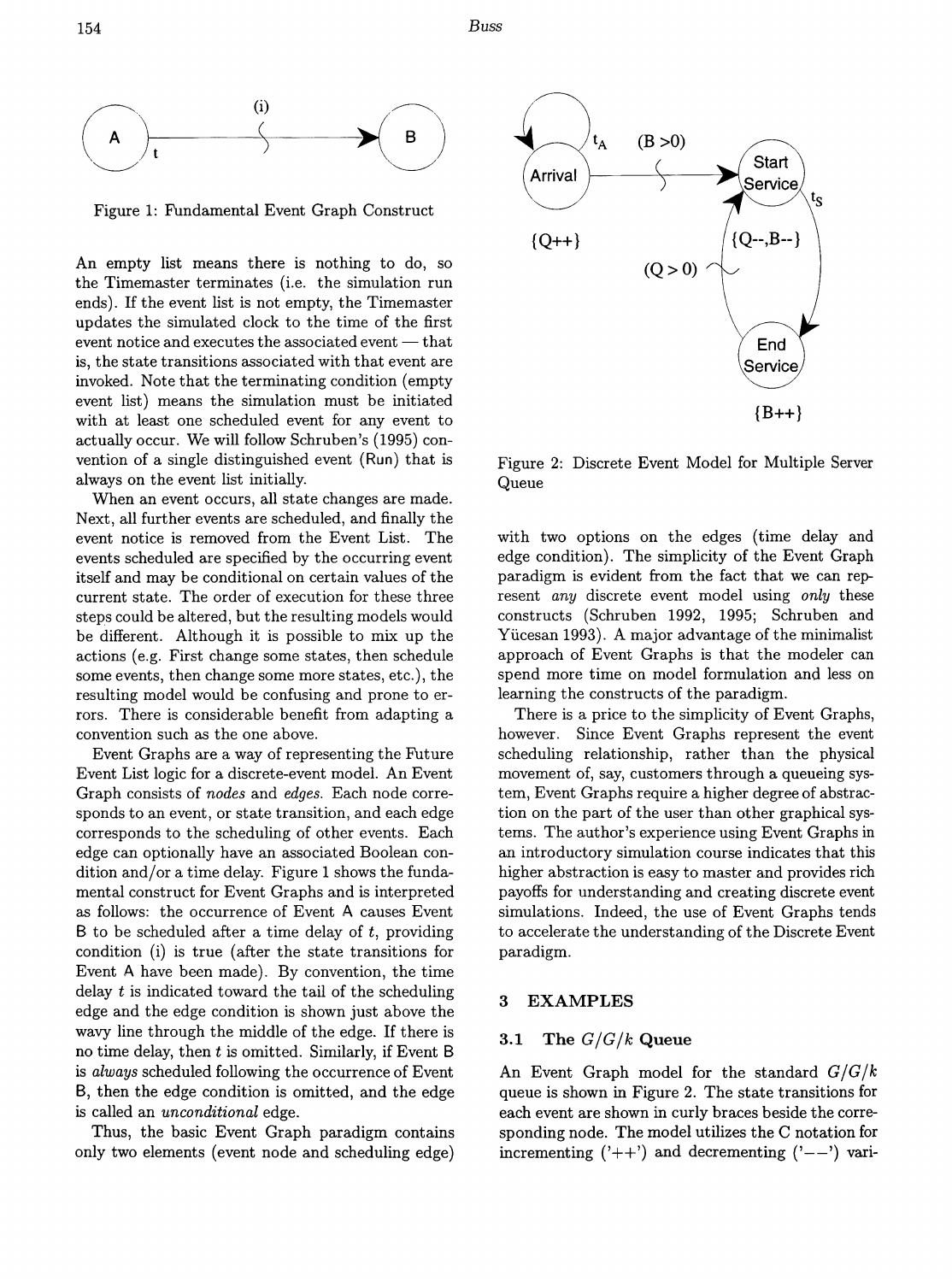abIes).

## 3.2 Tandem Queue Model

The  $G/G/k$  queueing model of the previous section may be extended to a tandem queueing model by connecting copies of the model together, as shown in Figure 3. The two stations have their respective events and state variables indexed by the station, so that  $Q_i$ is the number of parts in the queue for workstation  $i = 1, 2$ , for example.

This stringing together of models superficially resembles the corresponding models in simulation languages with process interaction world views (GPSS, SIMAN, etc.) in which transaction block diagrams are connected. However, in the process languages, connecting blocks indicates transactions that get passed, whereas for Events Graphs it is the scheduling of events that is added. Since neither transactions nor entities are being passed, Event Graph models may be connected in more intricate ways, leading to much greater flexibility and more potential for modularity.

While very straightforward, this approach to the tandem queue model does not leave enough flexibility in the number of stations that can be modeled. The number of workcenters is hard-wired into the structure of the model, so that a different model is needed for each size shop. This is needless repetition of the model's logic, since the fundamental dynamics of an N-workstation tandem queueing model are exactly the same regardless of the value of *N.* A more robust approach is to have a *single* model for the tandem queueing structure and have the capability to specify *N* at runtime. That is, the number of stations in the queue is considered *data* for the model rather than a fundamental structural part of the model. Such a model is presented below when we discuss advanced features of Event Graphs. First, however, we will give another example of connecting two models in a useful way.

### 3.3 Worker Interference Model

A workcenter has *K* identical machines with a single worker operating them. Arriving parts must be loaded on a machine (if available) by the worker. If all machines are busy, the parts wait in a queue. Even if a machine is available, the parts must wait until the worker is free to load them on a machine, a situation called worker interference. More generally, interference can occur whenever multiple resources are required to perform a task but not all are available when the part is ready. Once loaded, machines automatically process a part with no further input needed from the worker until finished. However, when completed, the part must be unloaded by the worker.

We will construct an Event Graph model for this scenario by combining a  $G/G/k$  queueing model (for the loading part) \vith a piece that resembles the downstream workstations for the transfer line model. First, define the following variables:

|                                       | $Q = #$ parts in queue awaiting processing      |  |  |
|---------------------------------------|-------------------------------------------------|--|--|
|                                       | $B =$ Worker status (1 if idle, 0 if busy)      |  |  |
|                                       | $M = \#$ available machines $(0 \leq M \leq K)$ |  |  |
|                                       | $U = #$ parts waiting to be unloaded from       |  |  |
|                                       | machines $(0 \leq U \leq M)$                    |  |  |
| $P =$ Total number of parts processed |                                                 |  |  |
| $t_A$ = Time between part arrivals    |                                                 |  |  |
|                                       | $t_L =$ Loading times                           |  |  |
|                                       | $t_U =$ Unloading times                         |  |  |
|                                       |                                                 |  |  |

 $t_s$  = Part processing times

The loading process is identical to the  $G/G/k$  queue described above, as shown in Figure 4, with two exceptions: (1) The condition for starting to load a part requires *both* a machine and a worker available, reflected in the edge condition on the Arrival-Start Loading edge. (2) The loading activity requires both a machine and a worker, reflected in the state transition for Start Loading.

The unloading piece is shown in Figure 5 Note that the unloading portion only differs structurally from a  $G/G/k$  model in the arrival process: unloading is triggered by the completion of processing by a machine, not by outside arrivals. The only other difference is the fact that a machine is freed by the last event (Finish Unloading) in addition to the worker.

Now all we need to do is connect the two pieces of the model. Since a machine starts processing as soon as it is loaded, we can schedule a Finish Processing after Finish Loading with a delay of *ts,* the service time. After the worker is finished loading a part, another loading/unloading task may be performed, if necessary. At this point there is some ambiguity in the problem description, since it is not specified what the worker is to do if there are parts waiting to be both loaded and unloaded. Assume that the worker's priority is unloading parts over loading parts. Then after the Finish Loading event, a Start Unloading is scheduled, providing there is a part waiting to be unloaded (i.e. if  $(U > 0)$ ). On the other hand, if there are no parts waiting to be unloaded  $(U = 0)$  and there is at least one part waiting to be loaded  $(Q > 0)$ *and* there is a machine available to load the part onto  $(M > 0)$ , then a Start Loading may be scheduled after a Finish Loading. Similarly, after a Finish Unloading event, if no parts are waiting to be unloaded  $(U = 0)$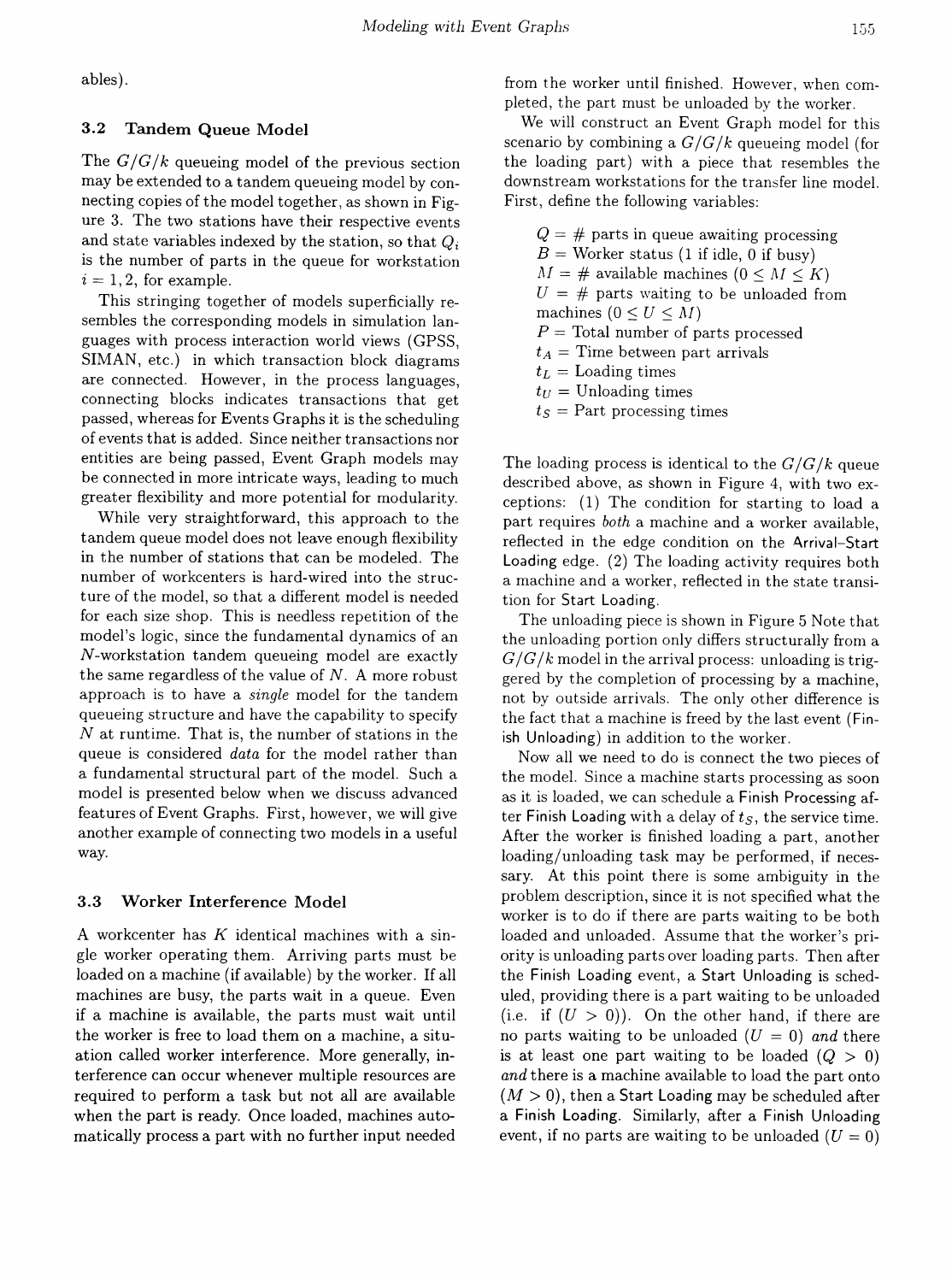<sup>156</sup> *Buss*



Figure 3: A Two Station Tandem Queue



Figure 4: Event Graph for Loading Portion of Model

*and* there are parts waiting to be loaded, then a Start Loading event may also be scheduled. Note that following a Finish Unloading event there is no need to check the condition  $(M > 0)$  since M has just been incremented. The final model is shown in Figure 6.



Figure 5: Event Graph for Unloading Portion of Model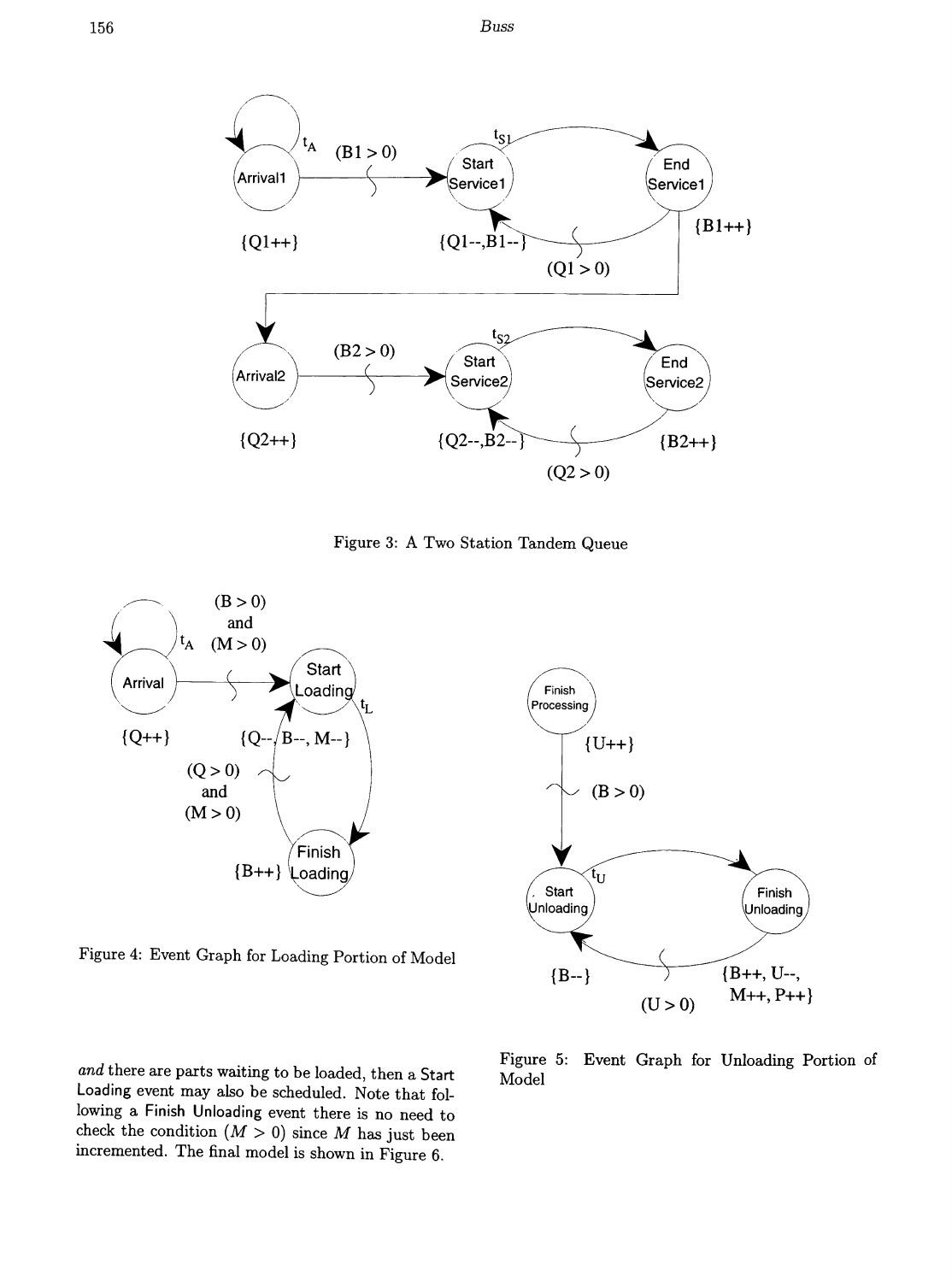



Figure 6: Final Event Graph Model for Worker Interference Problem



Figure 7: Passing Attributes on Edges

# 4 ADVANCED FEATURES OF EVENT GRAPHS

The Event Graph paradigm described above is a simple and elegant way to represent discrete event logic. Without any further enhancements it has sufficient flexibility and power to represent *any* discrete event model. We will discuss three such enhancements of the basic Event Graph paradigm: passing attributes to events on scheduling edges, event-canceling edges, and the use of data structures (instead of just simple data types). As noted previously, these enhancements do not increase the formal power of Event Graphs, only their readability, ease of construction, and in some cases the quality of the model itself.

#### 4.1 Passing Attributes on Edges

The first enhancement provides the event node with the capability to pass attributes on an event scheduling edge to the scheduled event. Figure 7 illustrates the basic construction and is interpreted as follows: When event A occurs, A's state transitions are made and expression  $k$  and condition (i) evaluated. If condition (i) is true, then event B is scheduled to occur after a delay of t time units with parameter  $i$  set equal to the computed value of  $k$ . Note that  $k$  could be a parameter list, as with a procedure call with arguments.

This simple enhancement allows complex models to be built up from simpler components in a relatively straightforward manner. To illustrate we will extend the queueing model of the previous section to the tandem queueing model discussed earlier. A production facility consists of  $N$  machine groups, each group having a single waiting line. Jobs enter at machine group 1 and upon leaving go to machine group 2, etc. For simplicity, we will assume the queues (buffers) all have infinite capacity.

Modeling this system is made much simpler by the observation that each machine group operates like the multiple-server queueing system with two exceptions: the departure from a machine group schedules the arrival of a job to the next machine group, and the only arrival of jobs from outside the facility are to machine group 1. The state space must also be expanded to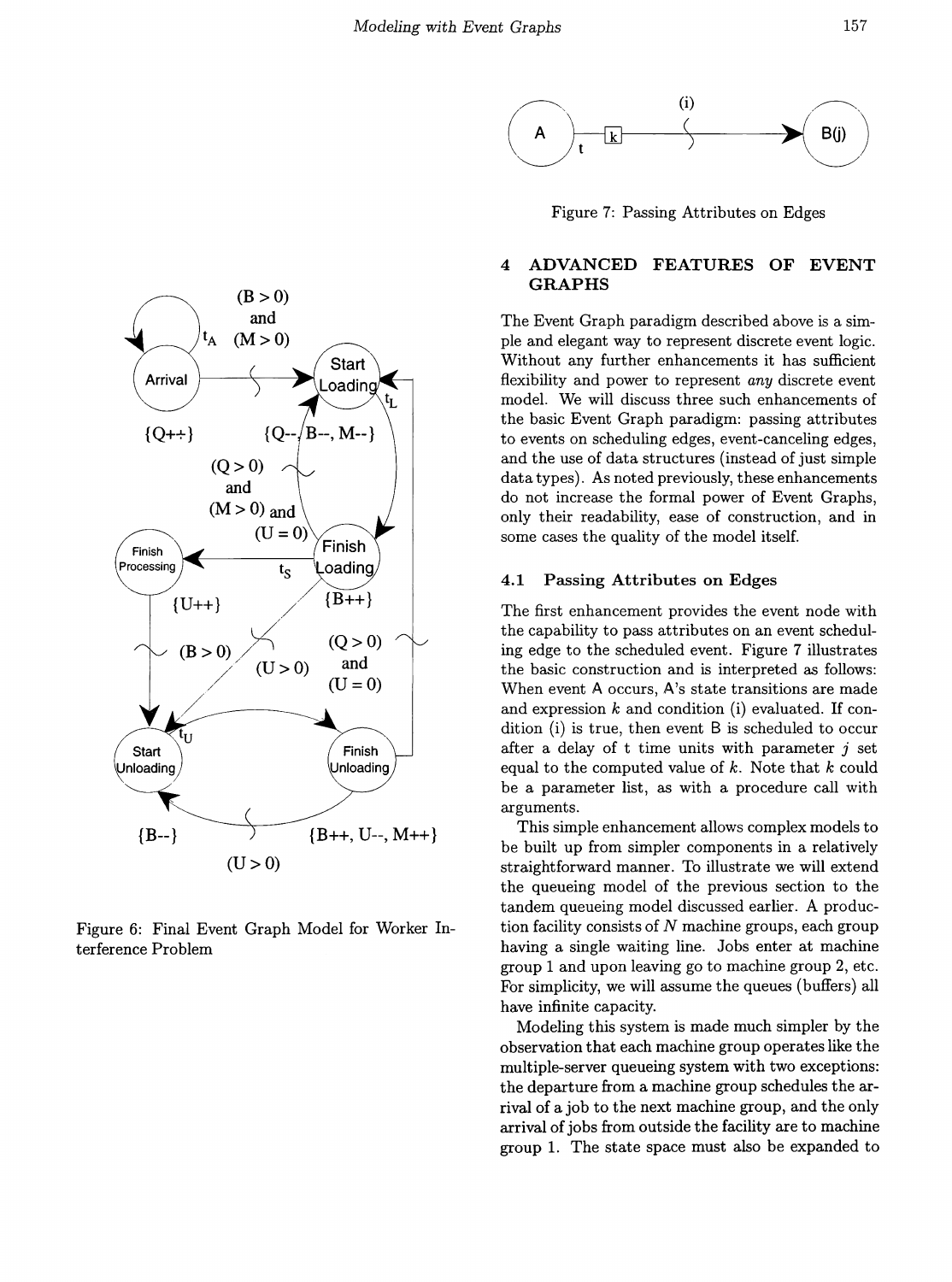158 *Buss*



Figure 8: Event Graph for Transfer Line Model

identify the number of jobs in queue as well as the number of available machines at *each* workcenter. It is convenient to simply make  $Q$  and  $B$  arrays, with  $Q(j)$  the number in queue and  $B(j)$  the number of available machines at machine group j. Similarly, the parameters of the system are now an array, with *k(j)* the number of machines in machine group  $j$ .

Figure 8 shows the Event Graph model for the transfer line. The similarity of this model to the queueing model in Figure 2 is self-evident. The selfscheduling edge for the Arrival $(j)$  event adds the condition that  $j = 1$  to generate the arrival of jobs from outside the shop. The other Arrival $(j)$  events are scheduled from the previous machine group. However, an End Service(j) event with  $j = N$  results in a job leaving the system. Therefore, there is the condition  $j < N$ . All other edges in the model are the same as the corresponding ones in Figure 2, with parameter  $j$  representing the current machine group being passed. The state transitions for the events are similarly indexed by the corresponding machine group number.

The transfer line model could have been modeled using just the basic constructs in Section 2 (without passing attributes) by simply stringing together copies of the model in Figure 2 and making the appropriate adjustments in edges. However, that approach would "hard-wire" the number of machine groups  $N$ into the model. To simulate facilities having different numbers of machine groups a new model would have



Figure 9: A Canceling Edge

to be constructed. In contrast, the Event Graph in Figure 8 can be used to model transfer lines of any size by simply setting the appropriate value of  $N$  and of  $k(j)$  for  $j = 1, ..., N$ .

### 4.2 Canceling Edges

The second enhancement covers situations in which the modeler wishes to have an event notice removed from the event list. That is, a scheduled event needs to be canceled. This is accomplished in a Event Graph by the addition of *canceling edges* denoted by dashed arrows; Figure 9 shows the basic construction of a canceling edge. The interpretation of Figure 9 is: When event A occurs, then (after the appropriate state transitions are made), if Condition (i) is true, the next occurrence of event B with parameter j equal to k is removed from the Event List. If there is no such event notice on the event list, nothing happens. The parameter is optional and, if omitted, the next occurrence of B is cancelled.

## 4.3 Use of Data Structures

The modeling power of Event Graphs is considerably increased with the judicious use of data structures, such as lists and priority queues. For example, in the  $G/G/k$  queue of Figure 2, suppose statistics on individual customers' times in queue are needed. These can be determined by creating a queue containing the times of arrival for each customer. Assume the current value of simulated time is available in a global variable called "Clk" (after Schruben, 1995). Upon arrival, the value of Clk is stored in a fifo queue called ArrivalTimes. When service is started, the time of arrival for that customer is removed, and the difference between it and the current value of Clk is that customer's time in queue. We will utilize a stylized syntax for a fifo queue (the data structure, not the system being modeled). Add(< *Queue>,* < *Value»* puts < *Value>* at the end of the list < *Queue>,* and Remove( $\langle \textit{Queue} \rangle$ ) removes and returns the first element of < *Queue>.* The only changes that need to be made to Figure 2 are in the state transitions for Arrival and Start Service events as follows: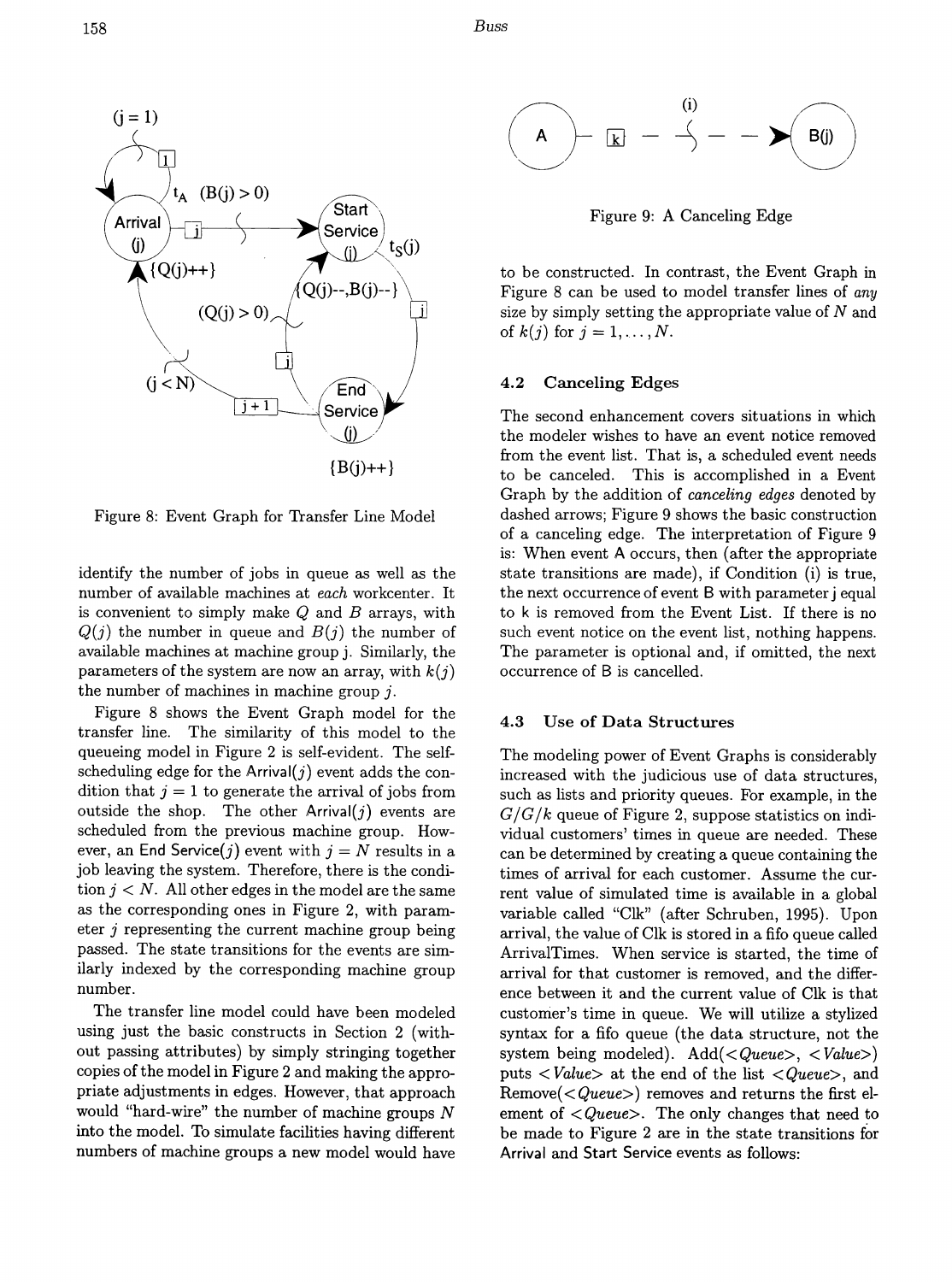Arrival *Q++* Add(ArrivalTimes, Clk)

Start Service Q- -, *B--*  $TimeOfArrival = Remove(ArrivalTimes)$  $TimeInQueue = Clk - TimeOfArrival$ 

**End Service** *B++*

Another use for lists in queueing simulations is when service disciplines other than first-come firstserved are employed. One such rule that is often used is shortest processing time (SPT). The state changes for the Event Graph of Figure 2 can be modified by generating each customer's service time *ts* upon arrival to the system. The service times are then put on a priority queue called ServiceTimes, ranked according to the smallest value. The new state changes are:

| Arrival                      |
|------------------------------|
| $Q++$                        |
| Generate $t_S$               |
| Add(ServativeTimes, $t_S$ )  |
| $Start Service$              |
| $Q --$ , $B--$               |
| $t_S$ = Remove(ServiceTimes) |
| $End Service$                |
| $B++$                        |

The use of data structures such as fifo and priority queues for Event Graph modeling is generic in that no specifications are made with regard to their actual structure or implementation. Any implementation of Event Graph methodology should utilize the most efficient data structure for the task.

# 4.4 A Queue with Reneging

In a *G/G/k* model, suppose customers who wait in the queue for more than  $t_R$  time units *renege*, that is leave the system without receiving service. The reneging behavior can be modeled in a straightforward manner using a canceling edge, as shown in Figure 10. Each customer's renege event is 'scheduled' upon entry to the system. Since each customer's renege time is different, the order of reneges is not necessarily the same as the order of arrival to the system. Therefore, we add the state variable *A* which represents the cumulative number of customer arrivals.



Figure 10: Modeling Customers' Reneging

Thus, A gives each customer a unique number in the Arrival event which is then passed to the Renege event via its scheduling edge. If the Renege event occurs before Start Service, the corresponding customer is removed from the queue and the number in queue is decremented. On the other hand, if the Start Service event occurs first, then the Renege event corresponding to that customer is canceled. The state changes are summarized as follows:

| Arrival          | <b>Start Service</b> |
|------------------|----------------------|
| $Q_{++}, A_{++}$ | $Q - -$ , $B - -$    |
| Generate $t_S$   | $S =$ Remove(Queue)  |
| Add(Queue, A)    |                      |
| Renege(j)        | <b>End Service</b>   |
| $Q$ --           | $B++$                |
| Remove(Queue, j) |                      |

Figure 10 utilizes passing a parameter on a canceling edge. When Start Service occurs, the number of the customer about to receive service  $(S)$  is removed from Queue and the event list is scanned for a Renege event with parameter value *S.* When that event is found, it is removed from the Event List, thus canceling the scheduled Renege event. Since a Renege event may have occurred prior to the Start Service, successive values of *S* are not necessarily sequential.

# 5 CONCLUSIONS

We have given a brief overview of the use of some advanced features of Event Graphs for discrete-event